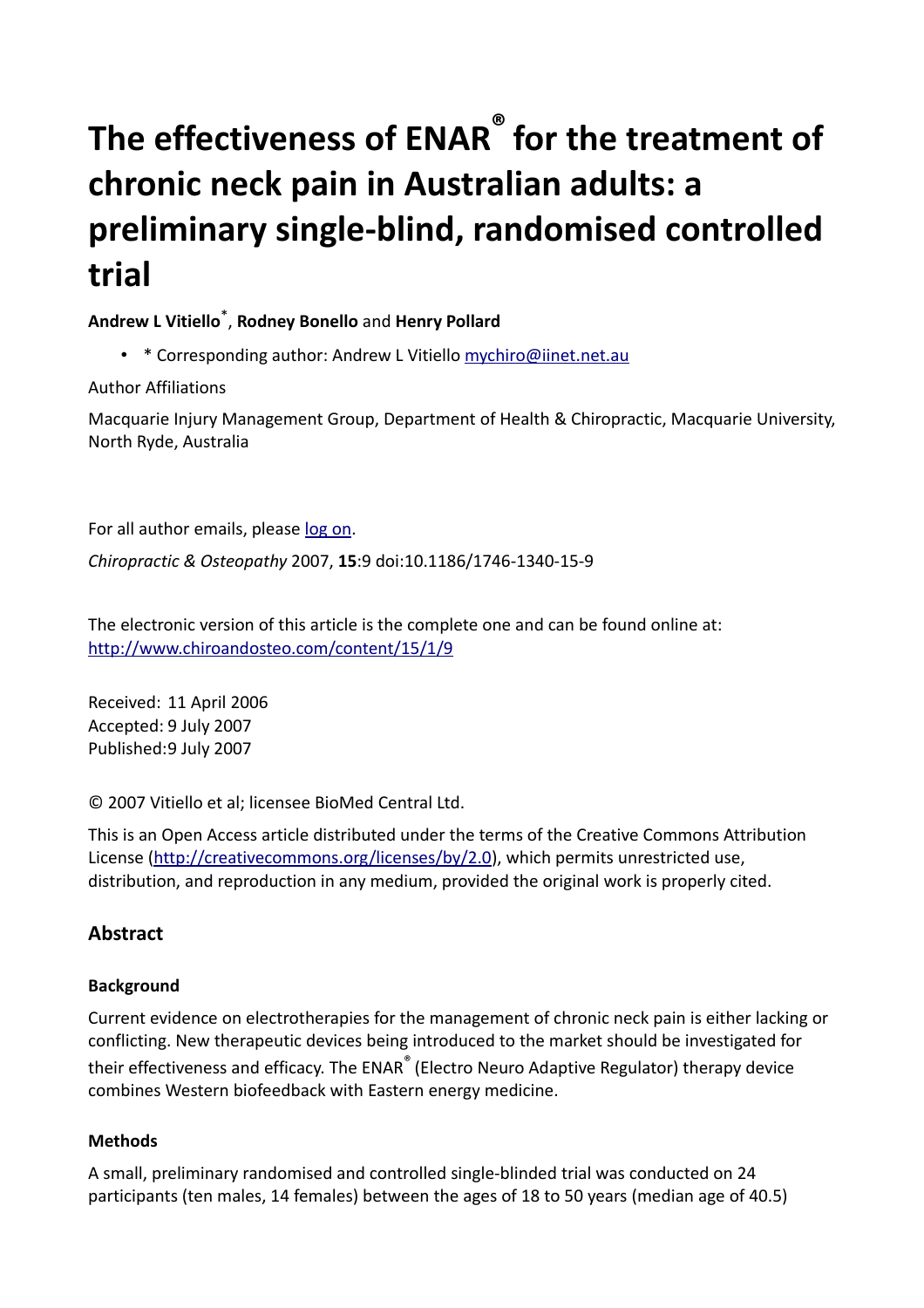Consent was obtained and participants were randomly allocated to one of three groups – ENAR, Transcutaneous Electrical Nerve Stimulation (TENS), or control therapy – to test the hypothesis that ENAR therapy would result in superior pain reduction/disability and improvements in neck function compared with TENS or control intervention. The treatment regimen included twelve 15 minute treatment sessions over a six week period, followed by two assessment periods. Visual Analogue Scale (VAS) pain scores, Neck Disability Index (NDI) scores, Patient Specific Functional Scale (PSFS) scores and Short Form 36v1 (SF-36) quality of life scores reported by participants were collected at each of the assessments points throughout the trial (0, 6, 12, 18 and 24 weeks).

#### **Results**

Eligible participants (n = 30) were recruited and attended clinic visits for 6 months from the time of randomisation. Final trial sample (n = 24) comprised 9 within the ENAR group, 7 within the TENS group and 8 within the control group. With an overall study power of 0.92, the ENAR group showed a decrease in mean pain score from measurement at time zero  $(5.0 \pm 0.79 \, 95\%)$  to the first follow-up measurement at six weeks  $(1.4 \pm 0.83 \, 95\, \text{C})$ . Improvement was maintained until week 24 (1.75  $\pm$  0.9 95%CI). The TENS and control groups showed consistent pain levels throughout the trial  $(3.4 \pm 0.96 \pm 95\%)$ CI and  $4.1 \pm 0.9 \pm 95\%$ CI respectively). Wald analysis for pain intensity was significant for the ENAR group ( $p = 0.01$ ). Six month NDI scores showed the disability level of the ENAR group (11.3  $\pm$  4.5 95%CI) was approximately half that of either the TENS (22.9  $\pm$ 4.8 95%CI) or the control (29.4 ± 4.5 95%CI) groups. NDI analysis using the Wald method, indicated significant reductions in disability only for the ENAR group (p = 0.022). PSFS results also demonstrated significantly better performance of ENAR ( $p = 0.001$ ) compared to both alternative interventions. Differential means analysis of the SF-36 results favoured ENAR for all of the subscales. Six of the initial 30 participants discontinued the trial protocol.

#### **Conclusion**

ENAR therapy participants reported a significant reduction in the intensity of neck pain (VAS) and disability (NDI), as well as a significant increased function (PSFS) and overall quality of life (SF-36) than TENS or control intervention participants. Due to the modest sample size and restricted cohort characteristics, future larger and more comprehensive trials are required to better evaluate the potential efficacy of the ENAR device in a more widely distributed sample population.

#### **Trial Registration**

This study has been registered with the Australian Clinical Trials Registry (ACTR): ACTRN012606000438550.

# **Background**

The overall prevalence of neck pain is approximately 60% and point prevalence has been estimated to be between 14% and 18%  $[1-3]$  $[1-3]$ . Chronic neck pain is similar to chronic low back pain in that it is difficult to diagnose, resistant to common therapeutic interventions, and is a financial burden on society. A recent Cochrane review found that "The current evidence on Galvanic current (direct or pulsed), iontophoresis, Transcutaneous Electrical Nerve Stimulation (TENS), Electronic Muscle Stimulation (EMS), Pulsed Electromagnetic Field (PEMF) and permanent magnets is either lacking, limited, or conflicting" [\[4\]](http://chiromt.com/content/15/1/9#B4). Despite the paucity of evidence, electrotherapy remains a popular treatment modality with new devices periodically introduced to the market. These products are largely untested in terms of properly conducted randomised controlled trials.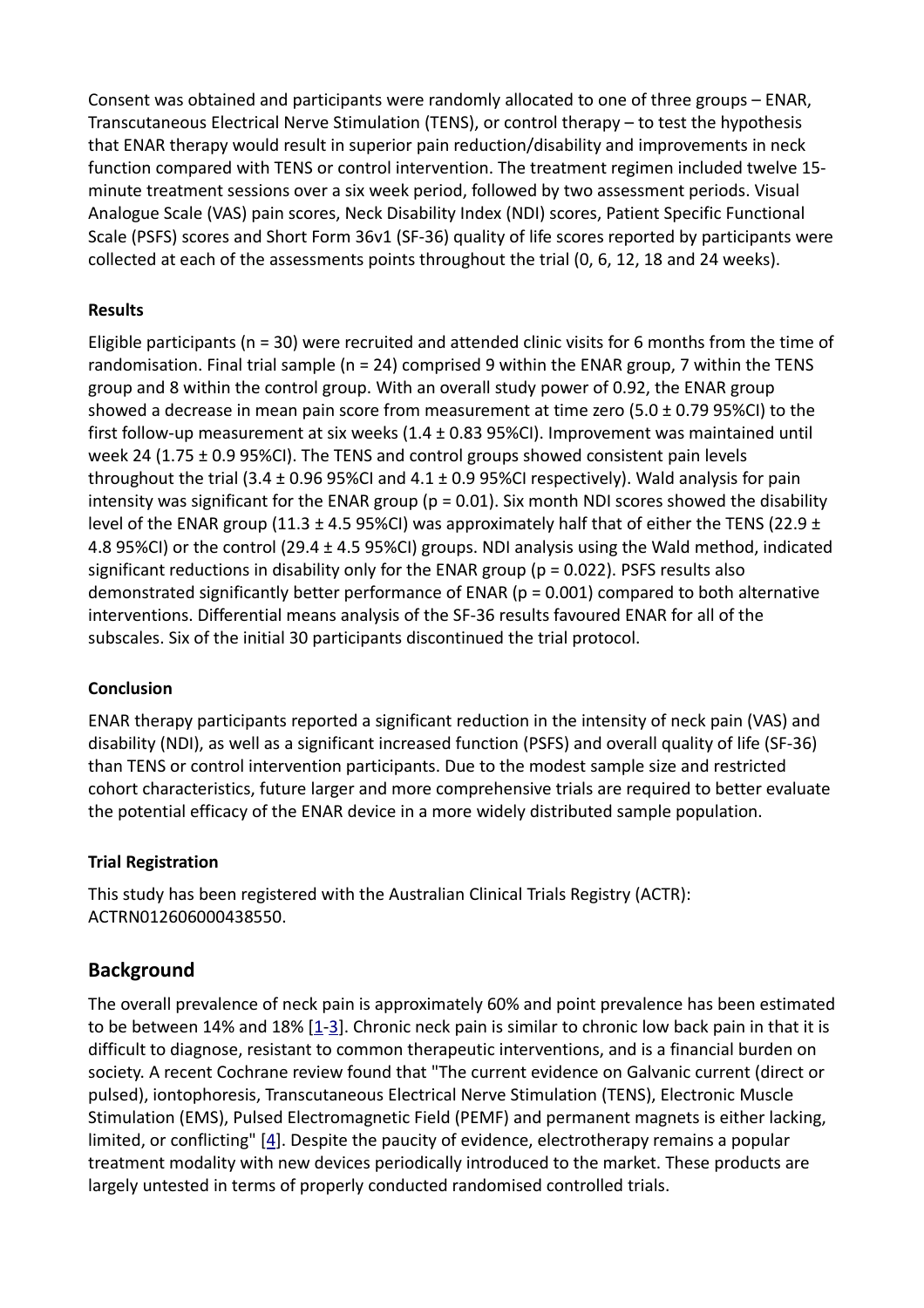The Electro Neuro Adaptive Regulator (ENAR) therapy device is a hand held, battery powered, electrotherapy device which, although gaining popularity, is untested and unreported for its clinical efficacy. The manufacturer claims the device was developed by a team of Russian doctors and scientists at Sochi University in the late 1970s, the device combines Western electrical biofeedback with Eastern energy medicine.

This preliminary study investigated the response of people with non-complicated chronic neck pain (NCCNP) to two treatments – ENAR and TENS – and one control procedure. NCCNP was defined as neck pain of duration of three months or longer without referral of pain in the upper limbs or hand paraesthesia [\[5\]](http://chiromt.com/content/15/1/9#B5). The aim of the project was to evaluate if the application of ENAR therapy resulted in statistically significant changes in the measured outcomes when compared to the use of TENS or a control therapy. As outcomes data on the ENAR device had not been reported in the literature this study formed a foundation for knowledge relating to the use of this type of therapy. A methodology was developed which allowed the assessment of both the short and medium term effects of ENAR on this sample of people with neck pain.

#### **Aim of this study**

The aim of this study was to test a recently released and largely untested electro-physical therapy (ENAR) in reducing the symptoms of non complicated chronic neck pain (NCCNP). In order to facilitate this aim the researchers collected participant reported, paper based outcome measure data from a randomly allocated cohort ( $n = 24$ ) of chronic neck pain sufferers, including neck pain intensity, neck function, disability and its overall influence on quality of life.

# **Methods**

A randomised, controlled single-blinded preliminary study was developed for application in a university clinical teaching setting. Print media advertising in Sydney, Australia was used from October-November 2003 and, following application of the inclusion/exclusion criteria, 30 participants were randomly allocated to one of three groups: ENAR therapy, TENS therapy and control. Informed consent was obtained and stratified randomisation was conducted using a freely available and peer reviewed design method known as urn randomisation [\[6\]](http://chiromt.com/content/15/1/9#B6). The subject allocation was concealed from all persons who had a potential to interact with the trial participants. Additional File [1](http://chiromt.com/content/15/1/9/suppl/S1) outlines the flow of participants throughout the trial, including the intervals between outcomes assessments and the frequency of each treatment session for each group as set out by the CONSORT guidelines(Additional file [2\)](http://chiromt.com/content/15/1/9/suppl/S2) [\[7\]](http://chiromt.com/content/15/1/9#B7). A six-week schedule of treatment was administered by trained final year chiropractic interns at the respective treatment/university outpatient clinics, to the neck and upper back of participants. ENAR treatment involved setting the device to an intensity determined by the individual participant's tolerance and applying it to the skin in accordance with the directions set out in the manufacturer's product literature. It was applied with light pressure to the posterior neck and upper thorax in gentle stroking movements. TENS was utilised in this study due to the similarity of its sensory stimulus compared to the ENAR device. Its dimensions, application to skin regions, and overall potential treatment sensations were of a similar nature, thereby facilitating a blinded comparison. For TENS therapy, electrodes were applied to the skin overlying the posterior surface of the neck and upper thorax regions, matching the area stimulated by the ENAR. Dosage was set to comfortable tolerance level set below muscle fasciculation response. For the control group, the ENAR device was used and applied in an identical manner to the ENAR therapy group except that the unit was turned on and then immediately off before being applied to the skin. Prior to commencement of the study all participants were advised of the potential they may not feel the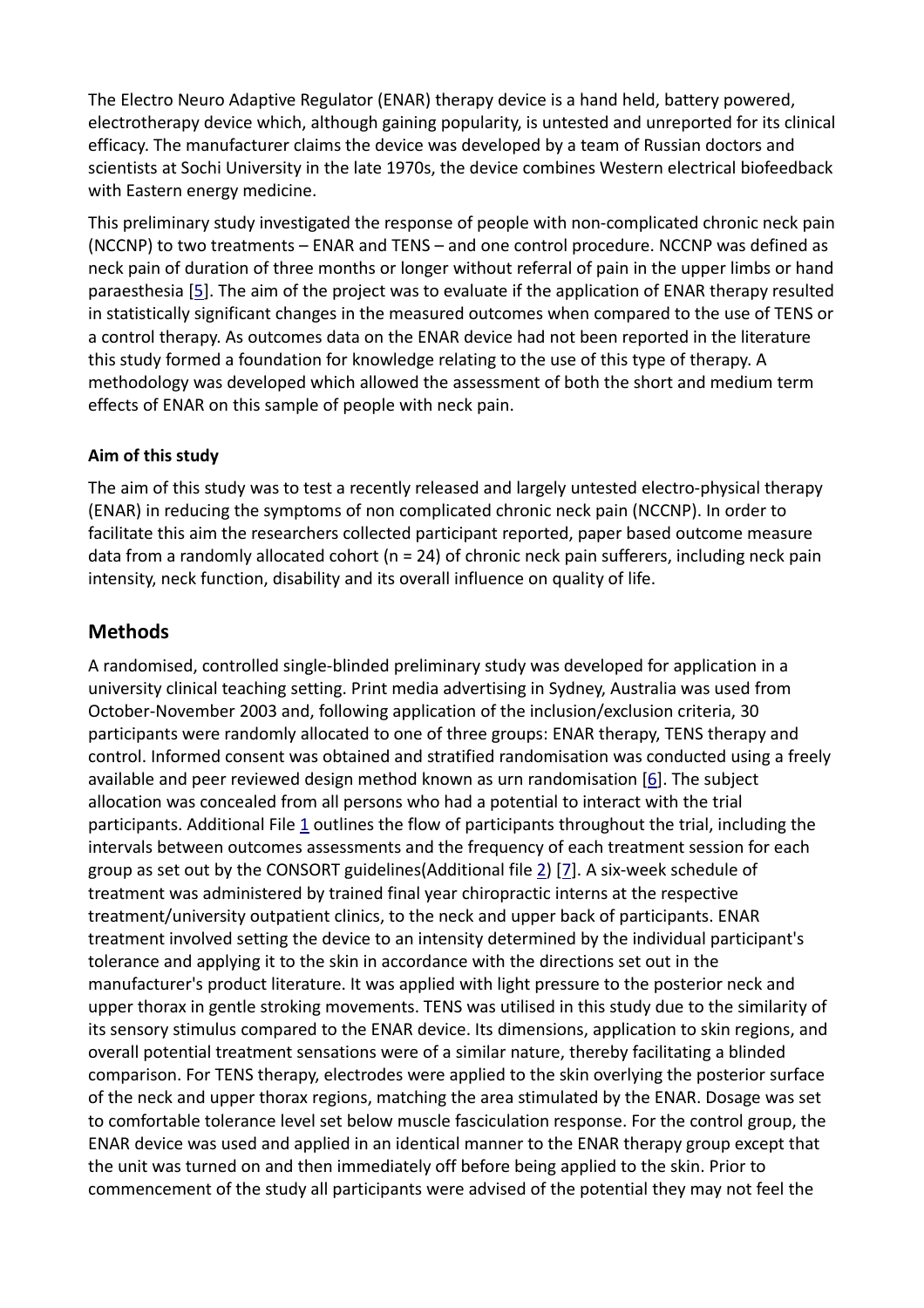electrotherapy during the trial, thereby minimising any perception of a treatment either occurring or not. Each of the groups received 10 minutes of their respective therapy, including the control group according to the schedule outlined in Additional File [1.](http://chiromt.com/content/15/1/9/suppl/S1) Visual Analogue Scale (VAS) pain scores [\[8\]](http://chiromt.com/content/15/1/9#B8), Neck Disability Index (NDI) scores [\[9\]](http://chiromt.com/content/15/1/9#B9), Patient Specific Functional Scale (PSFS) scores [\[10\]](http://chiromt.com/content/15/1/9#B10) and Medical Outcomes Study 36-Item Health Survey Version 1 ( $^{\circ}$  1988, 2002 Medical Outcomes Trust & QualityMetric Incorporated) (SF-36) [\[11\]](http://chiromt.com/content/15/1/9#B11) scores reported by participants were collected during weeks 1, 6, 12, 18 and 24 of the trial. Each of these indices were measured both immediately before and after the treatment administration period (weeks 1 and 6) and on each six weekly intervals until 24 weeks had elapsed (weeks 12, 18 and 24). This enabled measurement of the short and medium term effects of the therapy  $[5]$ . A separate group of assessment administrators was created. The administrators were blinded as to which intervention each participant received and were only concerned with ensuring all questionnaires were filled correctly and tabulating data for independent analysis. This was designed to address the potential for participants becoming unblinded as to the type of therapy being delivered.

**Additional file 1.** Study Protocol. Figure showing the flow of three participant groups through the trial.

Format: DOC Size: 185KB [Download file](http://chiromt.com/content/supplementary/1746-1340-15-9-s1.doc)

**OPEN DATA** This file can be viewed with: [Microsoft Word Viewer](http://www.microsoft.com/downloads/details.aspx?displaylang=en&FamilyID=3657ce88-7cfa-457a-9aec-f4f827f20cac)

**Additional file 2.** The Consort Flowchart. This figure depicts the standardised protocol showing enrolment, allocation, follow-up and analysis stages of the trial.

Format: DOC Size: 261KB [Download file](http://chiromt.com/content/supplementary/1746-1340-15-9-s2.doc)

This file can be viewed with: [Microsoft Word Viewer](http://www.microsoft.com/downloads/details.aspx?displaylang=en&FamilyID=3657ce88-7cfa-457a-9aec-f4f827f20cac)

### The Human Ethics Committee of Macquarie University approved this study prior to commencement. Further, the study design complies with Australian National Health and Medical Research Council's National Statement on Ethical Conduct in Research Involving Humans [\[12\]](http://chiromt.com/content/15/1/9#B12) and with the Helsinki Declaration [\[13\]](http://chiromt.com/content/15/1/9#B13) on Human Research.

Of the 30 participants consenting to participate in the trial, 24 continued to the end of the phase 1 stage of the study. This equated to an overall participation rate of 80%. For group allocation, all subjects were randomised using the Urn Randomising Software® program (Stout 1994- Project Match- University of Connecticut Health Centre) and each subject was allocated a Trial Participant Number (TPN) to allow blinding during the clinical trial.

Data were tabulated and statistically analysed using GenStat<sup>®</sup> (v 9.0) 2006 and SPSS<sup>®</sup> (v13) 2005 software packages. (REML) Linear Mixed Model analysis (with repeated measures) was performed on pain, disability and functional parameters (CI = 95%) with a Logistic Regression Analysis (Wald Test for fixed effects) being performed in order to determine statistical significance between groups. Descriptive and interferential methods were applied to the data using a standard significance level (alpha) of 0.05 where applicable. SF-36 data were compiled using the Clinical Outcomes Evaluation System v3.74 (COES<sup>®</sup>) – Repatriation Hospital 1996 using standard scoring algorithms and analysis of means and standard deviation in that program.

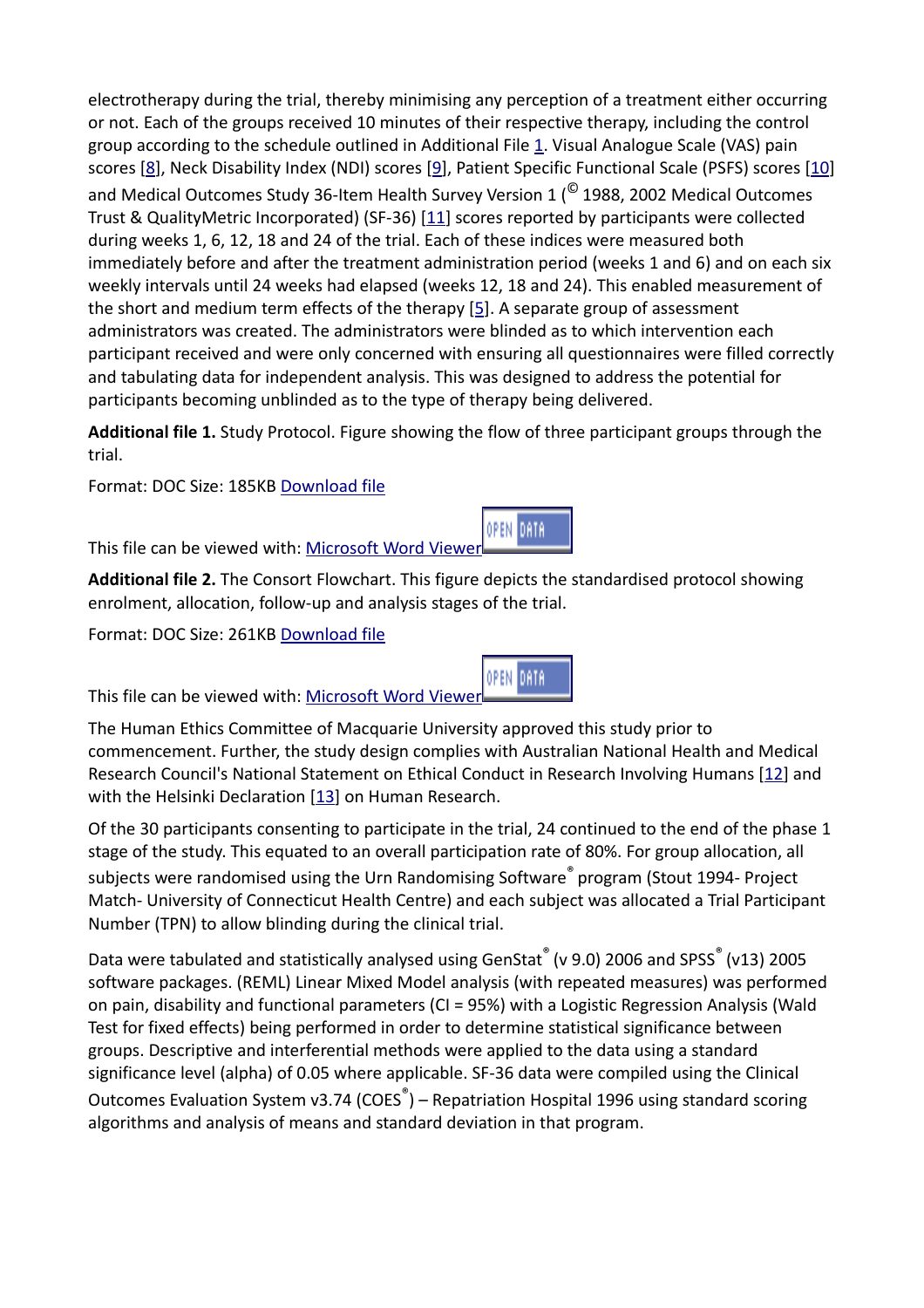# **Results**

Ten males and 14 females completed the trial. The racial distribution of the cohort is consistent with that reported in the Australian 2001 Census data of people living in the same geographical area (Ryde, New South Wales) [\[14\]](http://chiromt.com/content/15/1/9#B14). Table [2](http://chiromt.com/content/15/1/9/table/T2) demonstrates the breakdown of participant race within the project cohort, Table [3](http://chiromt.com/content/15/1/9/table/T3) identifies the allocation of participants to the individual treatment groups. Figure  $1$  graphically represents the age distribution of the cohort with a median age of 40 years.

**[Table 2.](http://chiromt.com/content/15/1/9/table/T2)** Frequency analysis of participant race

**[Table 3.](http://chiromt.com/content/15/1/9/table/T3)** Frequency analysis of participant allocation to each treatment group

and multiplier

**[Figure 1.](http://chiromt.com/content/15/1/9/figure/F1)** Frequency analysis of participant age.

Figure [2](http://chiromt.com/content/15/1/9/figure/F2) is a graphic representation of mean pain intensity scores (VAS) for each intervention group across trial and follow-up timeframes. The ENAR group presents a decrease in mean pain scores from the initial measurement at time zero to the first follow-up measurement at six weeks. This improvement is maintained throughout the 24 week follow-up period. The TENS and control treatment groups each maintained consistent pain levels throughout the trial. The ENAR therapy was successful in significantly reducing chronic neck pain intensity ( $p = 0.01$ ) from 5.0 ± 0.79 at baseline to 1.75 ± 0.90 at the 24 week follow-up. The TENS or control groups had no such reductions in pain intensity.



**[Figure 2.](http://chiromt.com/content/15/1/9/figure/F2)** Mean pain intensity (VAS) scores for each intervention.

Table [6](http://chiromt.com/content/15/1/9/table/T6) indicates means and standard errors of (NDI) as a function of intervention type. Smaller numbers indicate less disability/improved function. The ENAR therapy group commenced the trial with a similar baseline disability status as the control group, but, on average, both these groups were more disabled (higher score) than the TENS group at the commencement of the trial. By the conclusion of the trial 24 weeks later, the disability score of the ENAR group was approximately half that of either the TENS group or the control group.

**[Table 6.](http://chiromt.com/content/15/1/9/table/T6)** NDI means and standard errors as a function of intervention

Figure [3](http://chiromt.com/content/15/1/9/figure/F3) is a graphic presentation of the NDI results. All participants were chronic pain sufferers as determined by the inclusion criteria. No subject displayed the severe or complete levels of disability usually associated with acute injury. Similar results for neck disability were obtained, showing the TENS and control groups enjoyed no real benefit from their intervention whilst the ENAR group reduced their disability index score to less than half of their initial values during the 24 week trial. In clinical terms this equates to a change from borderline 'Moderate/Mild Disability' to borderline 'Mild/No Disability' status.



Participants receiving ENAR therapy had statistically significant reductions in NDI scores ( $p = 0.02$ ). These scores reduced from  $30.8 \pm 3$  at the beginning of the trial to  $11.3 \pm 4.5$  at the 24 week follow-up stage. Over the same 24 week period, participants undergoing either the TENS or control therapy did not display any statistically significant reductions in their NDI scores (TENS from 20.3  $\pm$ 3.2 to 22.9  $\pm$  4.8, and control from 30.5  $\pm$  3.0 to 29.4  $\pm$  4.5.).

The minimum clinically detectable change in a participant's presenting symptoms is 10 NDI points, or 10% [\[9\]](http://chiromt.com/content/15/1/9#B9). As the results indicate, participants receiving either the TENS or control treatments did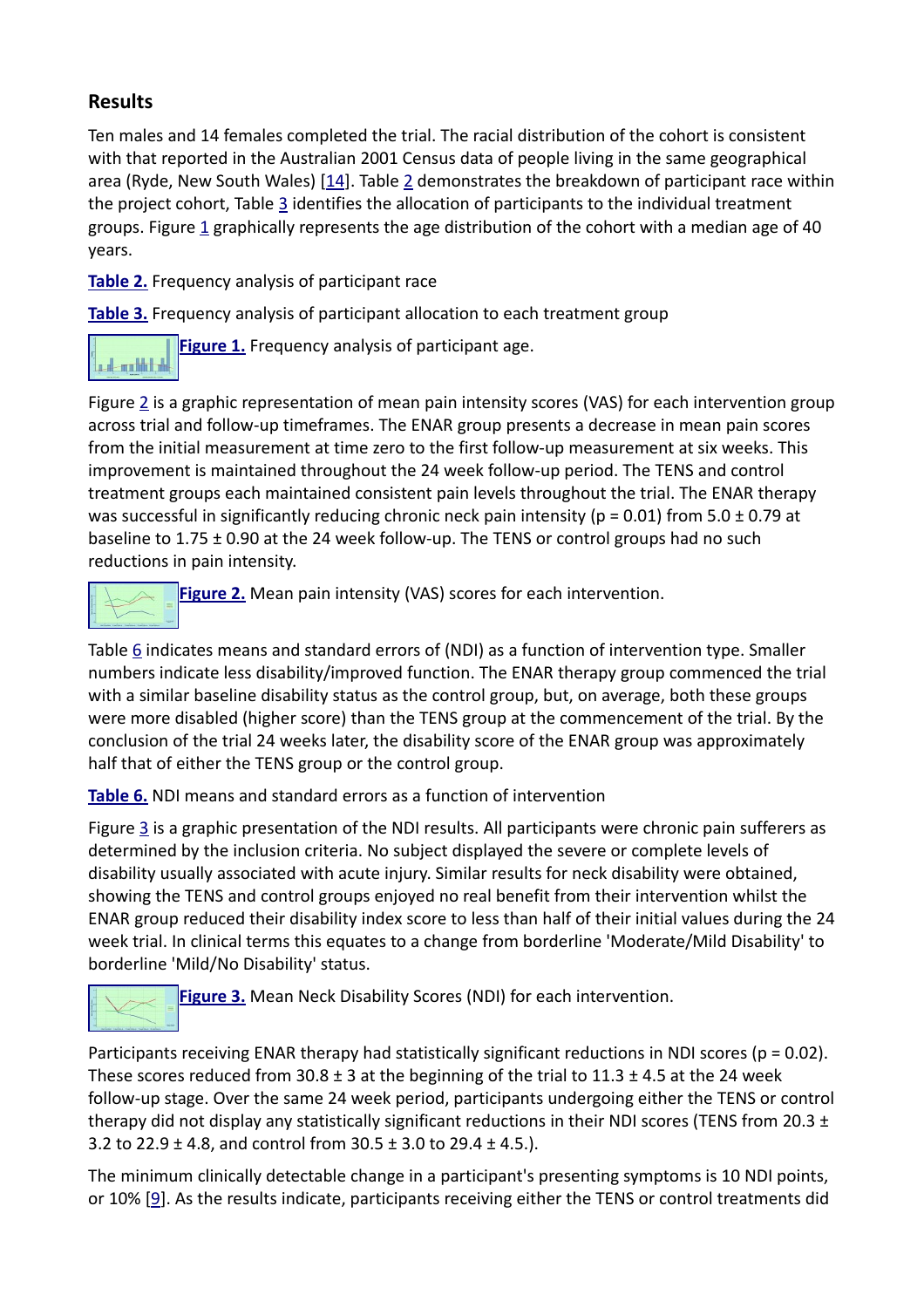not present any clinically visible improvements after 24 weeks. This is highlighted by neither of the two groups progressing from the initial classification of disability throughout the 24 week trial period. Which is in contrast to the ENAR group, who over the same 24 week period had both clinically significant changes in their NDI scores and were also significantly closer to being classified as having 'No Disability' according to the NDI scoring schedule.

Table [8](http://chiromt.com/content/15/1/9/table/T8) presents means and standard errors of neck functioning (PSFS) relating to the intervention type. In this analysis larger scores depict higher levels of function or functional improvement. The ENAR groups more than doubled its functional assessment scores, unlike the TENS group (which resulted in virtually no change in level of function), and the control group (which resulted some loss of function).

**[Table 8.](http://chiromt.com/content/15/1/9/table/T8)** PSFS means and standard errors as a function of intervention

Figure [4](http://chiromt.com/content/15/1/9/figure/F4) graphically demonstrates the changes in specific neck function (PSFS) which occurred with each treatment group over the 24 week trial period. Of particular note is the statistically significant improvement in overall neck function in the ENAR group from the beginning of the trial  $(3.6 \pm .07)$ until immediately after cessation of treatment  $(7.7 \pm 0.8)$ . These scores continued to steadily increase during weeks 12 (7.8  $\pm$  0.9), 18 (8.0  $\pm$  0.9) and 24 (8.5  $\pm$  0.9) where significant differences were still evident ( $p = 0.001$ ). Participants undergoing either TENS or control treatments exhibited PSFS scores at week  $1(5.5 \pm 0.7 \text{ and } 6.5 \pm 07)$  that did not significantly change at either the 6 week(6.2  $\pm$  0.9 and 6.7  $\pm$  0.9), 12 week(5.6  $\pm$  1.0 and 5.4  $\pm$  1.0), 18 week(5.0  $\pm$  10. and 6.8  $\pm$  1.0) or 24 week(5.6  $\pm$  1.0 and 6.0  $\pm$  1.0) stages of the trial.

**[Figure 4.](http://chiromt.com/content/15/1/9/figure/F4)** Mean and SE of Patient Specific Functional Scale (PSFS) scores.

If the minimally clinical detectable change in PSFS score is 2, that is, a 20% change in the overall PSFS score, [\[15\]](http://chiromt.com/content/15/1/9#B15) a significant clinical advantage was achieved with the ENAR treatment over the entire 24 weeks compared to both the TENS and control therapy options. While the ENAR therapy was successful in improving the participant's neck function scores by 136% and exhibiting clear clinical changes, the changes for the TENS and control therapies were 3.7% and -7.7% respectively for the same 24 week period.

Analysis of Quality Of Life (QOL) factors was undertaken using the SF-36 [\[16\]](http://chiromt.com/content/15/1/9#B16). The analysis presented was graphically compiled by the COES<sup>®</sup> (Clinical Outcomes Evaluation Software) package developed by the Repatriation General Hospital's Orthopaedic Unit in association with the Information Management Division, South Australian Health Commission (SAHC). No clinical advantage was noted in any of the eight key indices in either the TENS or control therapy groups over the 24 week period. By contrast, participants receiving the ENAR therapy had significant clinical improvements in all eight subscales of the SF-36 questionnaire over the same 24 week period.

The QOL SF-36 data indicates the ENAR treatment participants scored better than their TENS and control counterparts on each of the eight measured subscales. Of particular note, the ENAR group equalled or outperformed the 1995 ABS NHS normative values particularly when comparing the 'Role Emotional' and 'Social Functioning' psychometric parameters.

The reduction in the mean VAS scores is an indicator of success when compared to the lack of VAS reduction in the TENS or control therapy. The ongoing reduction of the VAS score beyond the 6 week period is a clinically useful finding in this chronic pain cohort.

To better understand the dose response characteristics of ENAR more frequent measurements of pain, treatment times and treatment frequency should be investigated. It is unknown whether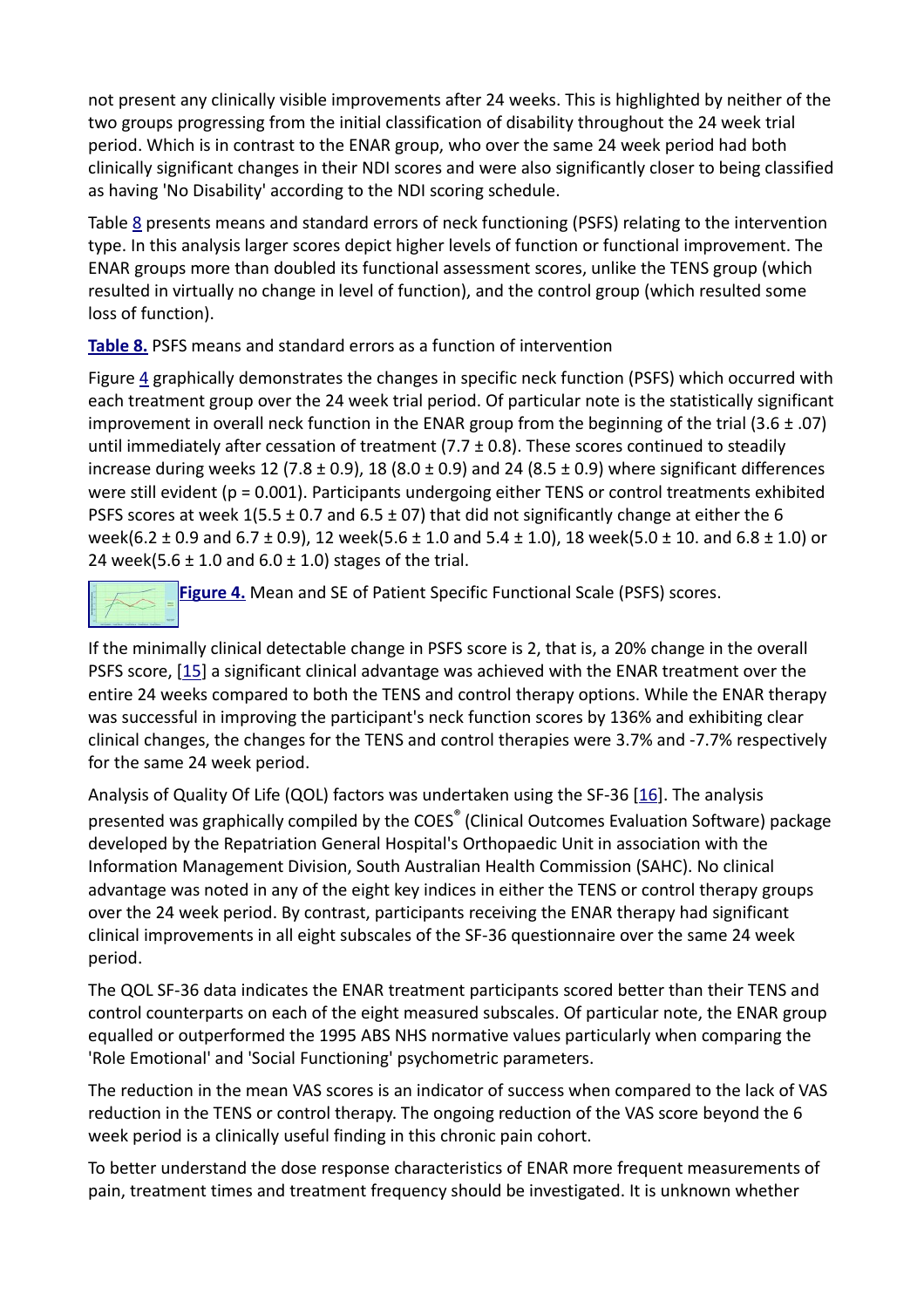equal success could be gained over a lesser treatment period. Conversely, a longer treatment regimen of eight or ten weeks may generate greater or longer lasting treatment effects and lead to further pain reduction. The potential value of follow-up periods of therapy was not investigated during this trial though it was interesting to find significant short/medium term pain reduction and improvements in other outcomes measures.

Such conjecture will remain unanswered until further trials are conducted using varying treatment variables. A follow-up trial, with participants given ongoing or subsequent ENAR treatment blocks, may uncover further effects of any additional treatment sessions. Although rarely performed in similar neck pain research, such studies can be important in determining the ultimate value of a therapy in chronic conditions unlikely to resolve in the short term and under what treatment schedule it is best applied.

The strength of the results were somewhat weakened due to the influence of larger variations in scores associated with the small sample sizes during weeks 12–24. Despite this, the reductions in mean VAS values in the ENAR group were maintained.

In assessing any therapy whilst obtaining a statistically significant result is important, a far more relevant indicator of ultimate usefulness is the determination of clinical significance. A clinically significant decrease in pain levels has been quantified a 36% reduction in a VAS scale  $[17]$ . In a clinical setting this equates to a reduction of 24 mm along a 100 mm scale. The participants receiving the ENAR therapy had demonstrable reductions in pain intensity immediately after the six week treatment period (from VAS 5.0 to 1.4 equalling a 72% reduction). This effect continued with reductions in measured outcomes after 24 weeks when compared to their initial presentation (from 5.0 to 1.8 equalling a 64% reduction). Other authors find different levels of change to be clinically relevant. Gallagher concludes a 13 mm difference on the VAS represents the smallest measurable change in pain severity that is clinically important [\[18\]](http://chiromt.com/content/15/1/9#B18). Dickson [\[19\]](http://chiromt.com/content/15/1/9#B19) reports a 13 mm VAS change (i.e. at least 38%) represents a clinically significant change in pain when the initial VAS score is less than 34 mm. However, among participants with initial VAS scores of at least 67 mm, a 28 mm change (i.e. 42%) is required to represent a clinically significant change in pain. Ideally, the results of this study should be reproduced with longer term follow-up and a greater number of participants to determine the length of the treatment effect in the absence of ongoing treatment.

Reduction in VAS scores were not observed in participants receiving either the TENS or the control therapy over the 24 week trial period.

The benefit of this program is its standardisation and simplification of overall administration and scoring of the Quality of Life (QOL) SF-36 questionnaire's eight key components – physical functioning (PF), role physical (RP), bodily pain (BP), general health (GH), vitality (VT), social functioning (SF), role emotional (RE) and mental health (MH) – and its comparison of results to average Australian values collected during the 1995 Australian Bureau of Statistics National Health Survey (1995 ABS NHS) [\[20\]](http://chiromt.com/content/15/1/9#B20). With respect to the relative impact of ENAR treatment on QOL SF-36 indicators, participants receiving the ENAR therapy displayed significant clinical improvements in all aspects of the SF-36 questionnaire. These improvements were so considerable that the 'Role Emotional' and 'Mental Health' components of the ENAR cohort outscored the 1995 Australian population norms. However, considering the relatively small sample size, care must be exercised when comparing the results with large non-specific population datasets such as the Australian NHS data. This is a significant achievement in a population of people with chronic pain and perhaps serves to reinforce that chronic pain syndromes have strong psychosocial impact and such impact may also be affected by reduced pain.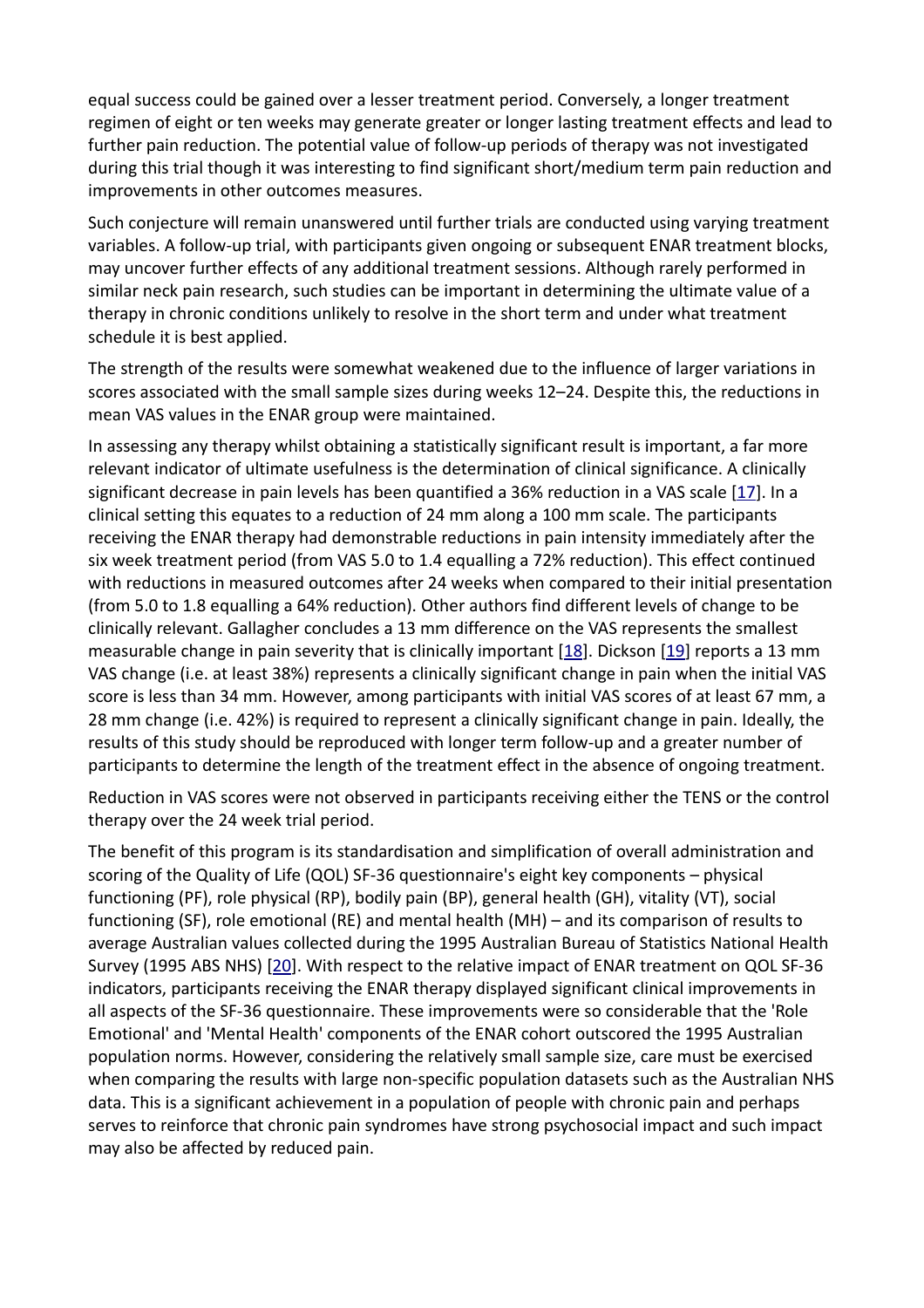#### **Limitations of this study**

The study has limitations. The first limitation is the modest sample size of 24 participants. Despite this, the authors present real and statistically significant positive trends relating to the ENAR therapy in treating people with NCCNP. As this was a preliminary study discussion of these results in a wider context of NCCP should be limited to the focused sample size investigated.

A second limitation of this study was its lack of blinding of the practitioners delivering the therapies. This was due to the inability of providing a device, in this case a TENS unit, that was physically identical to the ENAR device in order that the therapy administrators could be blinded as to the exact intervention being given to the participant. The authors determined an adequate solution to this limitation would be to provide a separate 'assessment administrator' who would be blinded as to the intervention given to the participant and only gather outcomes based information on weeks 1, 6, 12, 18 and 24 as well as tabulating data for independent statistical analysis. Future studies should be directed towards providing a device that could function as both a TENS and ENAR.

Thirdly, researchers who embark on prospective clinical trials are acutely aware of the randomisation tool to maintain groups with similar baseline characteristics. Using human participants, who for any number of reasons may withdraw from a study, make the maintenance of "matched" groups a tenuous goal. In this study, there were differences between groups for the variable of race. However, there is neither recent nor significant evidence supporting the premise that there may be significant differences in NCCNP rates between different sub-populations (Anglo-Saxon, Australian Aboriginal, Asian, African, American, etc). The authors suggest the sample groups after the participant drop-out, although somewhat different at baseline, were sufficiently homogeneous with regard to the racial breakdown (Asian vs Anglosaxon) to be regarded as equal. Age, sex, and chronicity of study participants were not martched in this study and should be addressed in greater detail in future studies.

Fourthly, the authors acknowledge the more stringent intention to treat (ITT) analysis was not performed on this cohort and consider it a limitation of the study. 24 of the 30 initial participants that consented to participate in the trial, actually completed the entire protocol. Those who discontinued included one from the ENAR treatment group who could not maintain the regular treatment schedule determined by the testing protocol. From the TENS group one participant discontinued due to unexpected time scheduling constraints while two others due to a worsening of their neck pain symptoms. Within the control group, two participants failed to continue due to a worsening of their neck pain symptoms. No other adverse reactions were reported by the participants as a result of either the ENAR or TENS interventions during the trial period. Due to the premature departure of six participants data for an ITT analysis could not be gathered, resulting in all data being analysed on a *per protocol* basis [\[21\]](http://chiromt.com/content/15/1/9#B21). In future studies an early data collection point, perhaps 2 or 3 weeks in to the 6 week regime could be used to establish trend with an ITT analysis. However, because withdrawals from the TENS and Control groups were mostly due to worsening symptoms, it is likely that an ITT analysis would have further favoured the ENAR intervention.

Much of the treatment rendered by practitioners for neck pain is pharmacologic, manual, exercise of multimodal in nature [\[22\]](http://chiromt.com/content/15/1/9#B22). Further studies should consider the role of ENAR as an alternative or in combination with these more traditional therapies.

# **Conclusion**

In this small trial, participants who received ENAR therapy experienced greater reductions in the intensity of neck pain and disability, and increased function and overall quality of life, compared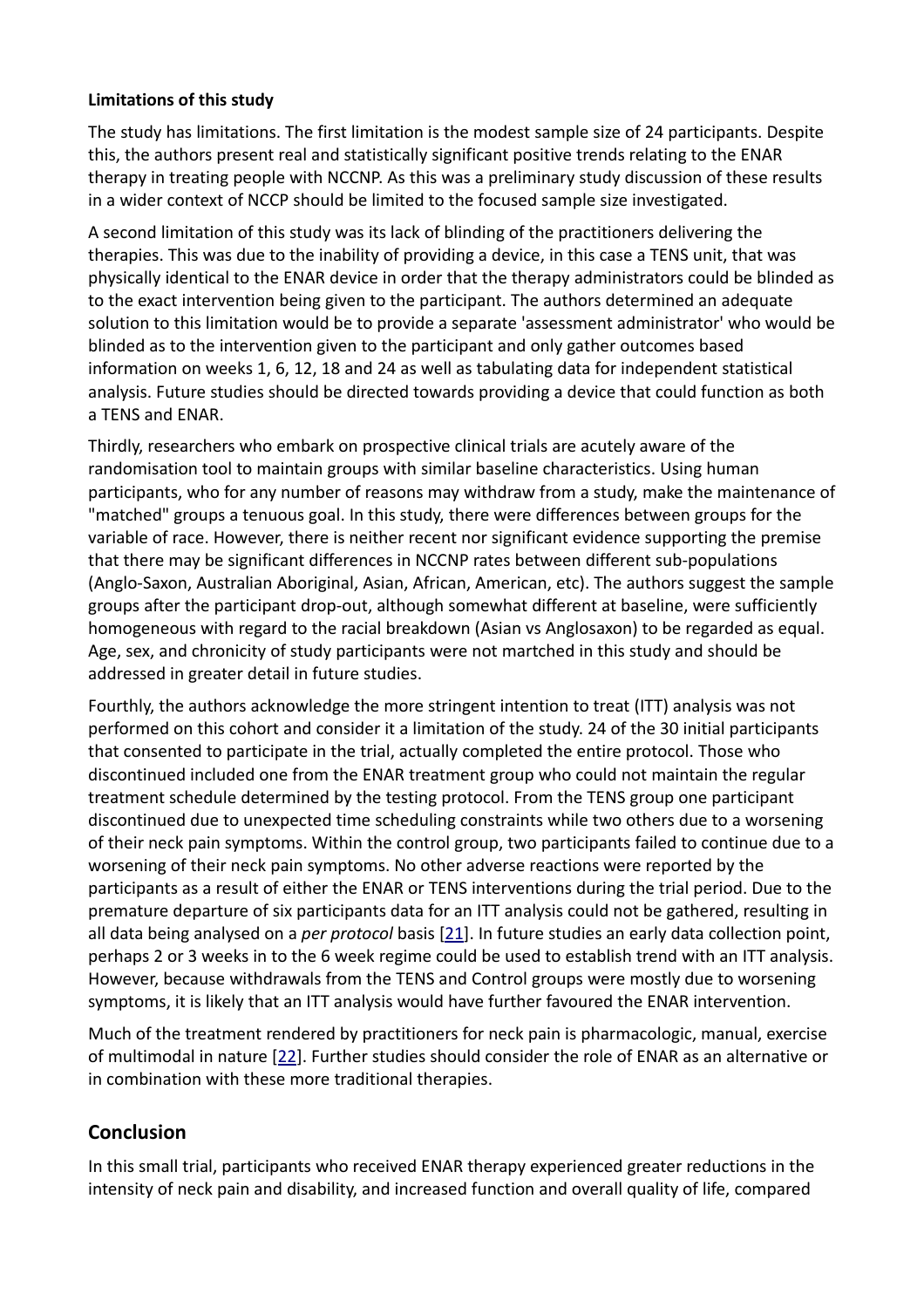with participants receiving either TENS therapy or placebo electrotherapy.

## **Competing interests**

The authors and their employing institution have no commercial stake in the research or its outcomes other than being recipients of the research grant to perform the investigation. They did not receive any direct financial benefits from the potential success or otherwise that may result from the use or marketing of the therapy in question.

## **Authors' contributions**

ALV conceived the study, participated in its design, collected data and co-ordinated and helped draft the manuscript.

RB participated in its design, collected data and co-ordinated and helped draft the manuscript.

HP participated in its design and co-ordinated and helped draft the manuscript.

Each of the authors read and approved the final manuscript.

**[Figure 5.](http://chiromt.com/content/15/1/9/figure/F5)** Mean SF-36 scores and national norms.

**[Table 1.](http://chiromt.com/content/15/1/9/table/T1)** Inclusion and Exclusion criteria for participants

**[Table 4.](http://chiromt.com/content/15/1/9/table/T4)** VAS (Pain) means and standard errors as a function of intervention

**[Table 5.](http://chiromt.com/content/15/1/9/table/T5)** Wald statistic for VAS (Pain)

**[Table 7.](http://chiromt.com/content/15/1/9/table/T7)** Wald statistic for NDI

**[Table 9.](http://chiromt.com/content/15/1/9/table/T9)** Wald Statistic for PSFS

#### **Acknowledgements**

This study was funded by Enlightened Therapies Pty Ltd (ABN 96 099 251 117), a distributor of the product within Australia.

#### **References**

1. Wilson S: **A synopsis of Bronfort's study published in Critically appraised papers.** 

*Aust J Physiother* 2001, **47:**4.

2. Gordon SJ, Trott P, Grimmer KA: **Waking cervical pain and stiffness, headache, scapular or arm pain: Gender and age effects.** 

*Aust J Physiother* 2002, **48:**9-15. [PubMed Abstract](http://chiromt.com/pubmed/11869160) | [Publisher Full Text](http://www.ncbi.nlm.nih.gov/entrez/eutils/elink.fcgi?dbfrom=pubmed&cmd=prlinks&retmode=ref&id=11869160)

3. Cote P, Cassidy JD, Carroll LJ, Kristman V: **The annual incidence and course of neck pain in the general population: a population-based cohort study.** 

*Pain* 2004, **112**(3)**:**267-273. [PubMed Abstract](http://chiromt.com/pubmed/15561381) | [Publisher Full Text](http://www.ncbi.nlm.nih.gov/entrez/eutils/elink.fcgi?dbfrom=pubmed&cmd=prlinks&retmode=ref&id=15561381)

4. Kroeling P, Gross A, Goldsmith CH, Cervical Overview Group: **Electrotherapy for neck disorders.**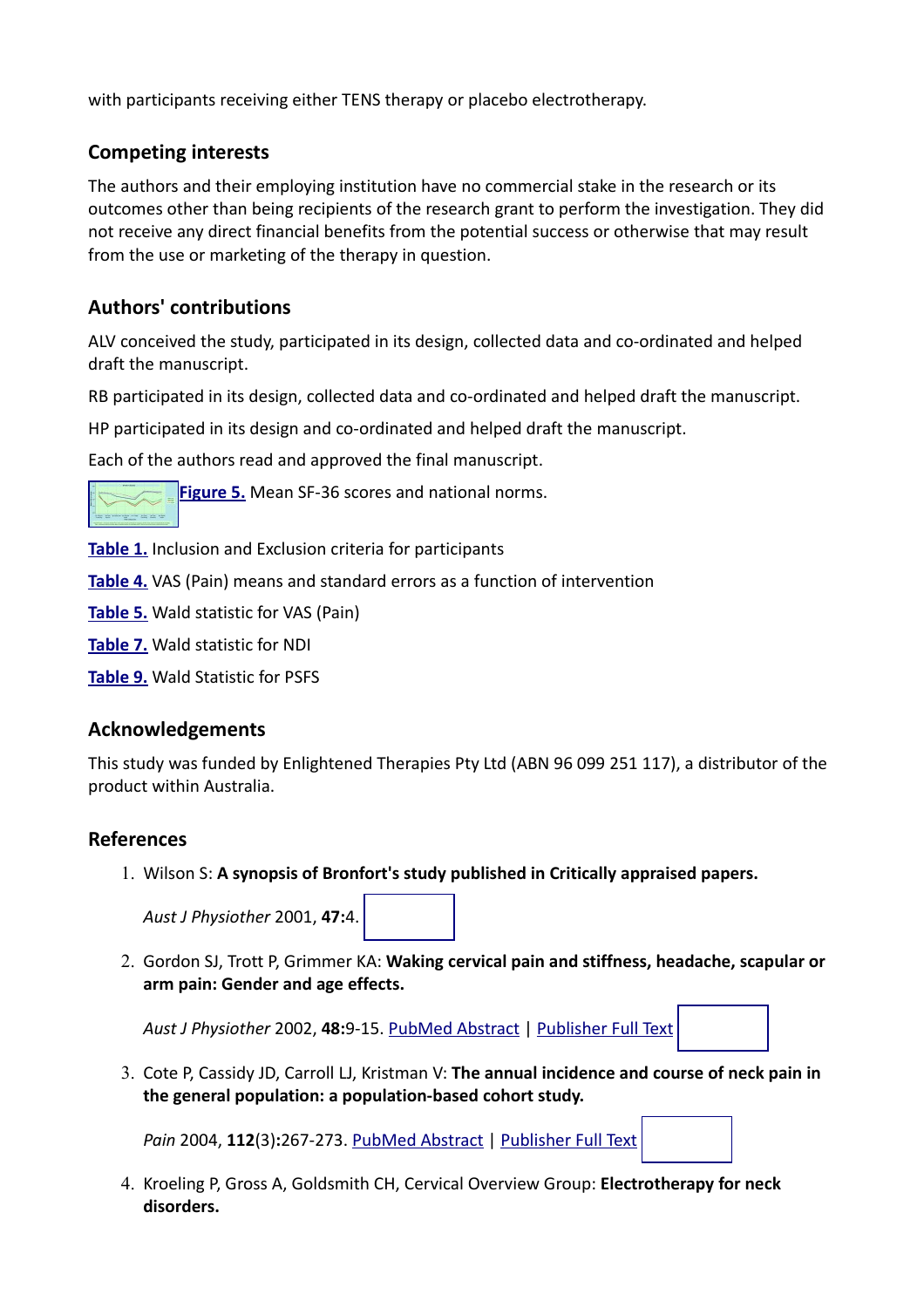*Cochrane Database of Systematic Reviews* 2005., (2)**:**

Art. No.: CD004251. DOI: 10.1002/14651858.CD004251.pub3



5. Forestier R, Francon A, Saint Arroman F, Bertolino C, Graber-Duvernay B, Guillemon A, Slikh M: **Are SPA therapy andpulsed electromagnetic field therapy effective for chronic neck pain? Randomised clinical trial.** 

*Ann Readapt Med Phys* 2006, in press. [PubMed Abstract](http://chiromt.com/pubmed/17196292) | [Publisher Full Text](http://www.ncbi.nlm.nih.gov/entrez/eutils/elink.fcgi?dbfrom=pubmed&cmd=prlinks&retmode=ref&id=17196292)

6. Schouten HJ: **Adaptive biased urn randomization in small strata when blinding is impossible.** 

*Biometrics* 1995, **51**(4)**:**1529-1535. [PubMed Abstract](http://chiromt.com/pubmed/8589238) | [Publisher Full Text](http://dx.doi.org/10.2307/2533283)

7. Egger M, Jüni P, Bartlett C: **Value of Flow Diagrams inReports of Randomized Control Trials.** 

*JAMA* 2001, **285:**1996-1999. [PubMed Abstract](http://chiromt.com/pubmed/11308437) | [Publisher Full Text](http://www.ncbi.nlm.nih.gov/entrez/eutils/elink.fcgi?dbfrom=pubmed&cmd=prlinks&retmode=ref&id=11308437)

8. McCormack HM, Horne DJ, Sheather S: **Clinical applications of visual analogue scales: a critical review.** 

*Pshycol Med* 1998, **18**(4)**:**1007-1019.

9. Vernon H, Mior S: **The Neck Disability Index: A Study of Reliability and Validity.** 

*J Manipulative Physiol Ther* 1991, **14**(7)**:**409-415. [PubMed Abstract](http://chiromt.com/pubmed/1834753)

10.Pietrobon R, Coeytaux RR, Carey TS, Richardson WJ, DeVellis RF: **Standard Scales for measurement of functional outcome for cervical pain or dysfunction: a systematic review.**

*Spine* **27**(5)**:**515-522.

2002 Mar 1

 [PubMed Abstract](http://chiromt.com/pubmed/11880837) | [Publisher Full Text](http://www.ncbi.nlm.nih.gov/entrez/eutils/elink.fcgi?dbfrom=pubmed&cmd=prlinks&retmode=ref&id=11880837)

11.Ware JE Jr, Sherbourne CD: **The MOS 36-item short-form health survey (SF-36). Conceptual framework and item selection.** 

*Med Care* 1992, **30**(6)**:**473-83. [PubMed Abstract](http://chiromt.com/pubmed/1593914) | [Publisher Full Text](http://dx.doi.org/10.1097/00005650-199206000-00002)

12.National Health and Medical Research Council (NHMRC): *National Statement on Ethical*

*Conduct in Research Involving Humans*. Canberra: AusInfo; 1999.

13.World Medical Association: *Declaration of Helsinki: ethical principals for research involving human subjects. As amended in Tokyo, 2004*. Ferney-Voltaire, France: The Association;